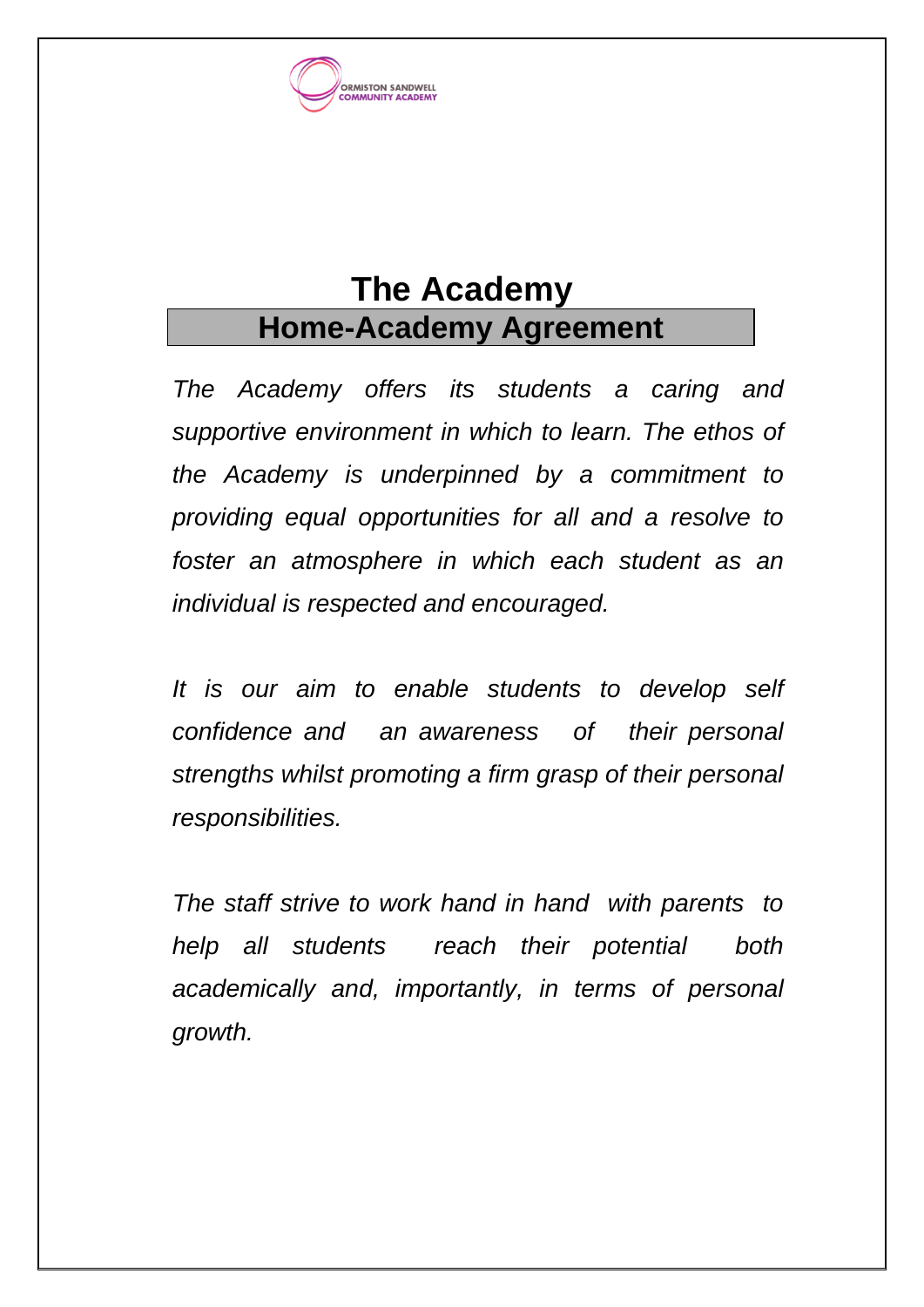## **The Academy Home-Academy Agreement**

\_\_\_\_\_\_\_\_\_\_\_\_\_\_\_\_\_\_\_\_\_\_\_\_\_\_\_\_\_\_\_\_\_\_\_\_\_

#### Parents and Guardians

#### **agree to …**

- ensure that my / our child attends the Academy everyday, on time and properly equipped
- inform the Academy, before 9am, on each day of the reasons for my / our child's absence;
- ensure that my / our child is dressed according to Academy policy and guidelines;
- support the Academy's behaviour policy so that the Academy will be a safe and secure place for pupils and staff.
- attend Review Days and Parents' Evenings and work with the Academy to help my / our child progress;
- encourage my / our child to make the most of the educational and extra-curricular opportunities offered by the Academy and to give support and encouragement in Academy work and homework;
- let the Academy know of any problems or changes of circumstances which may affect my / our child's work or behaviour
- update the Academy promptly of any changes to parent / student contact details e.g mobile phone numbers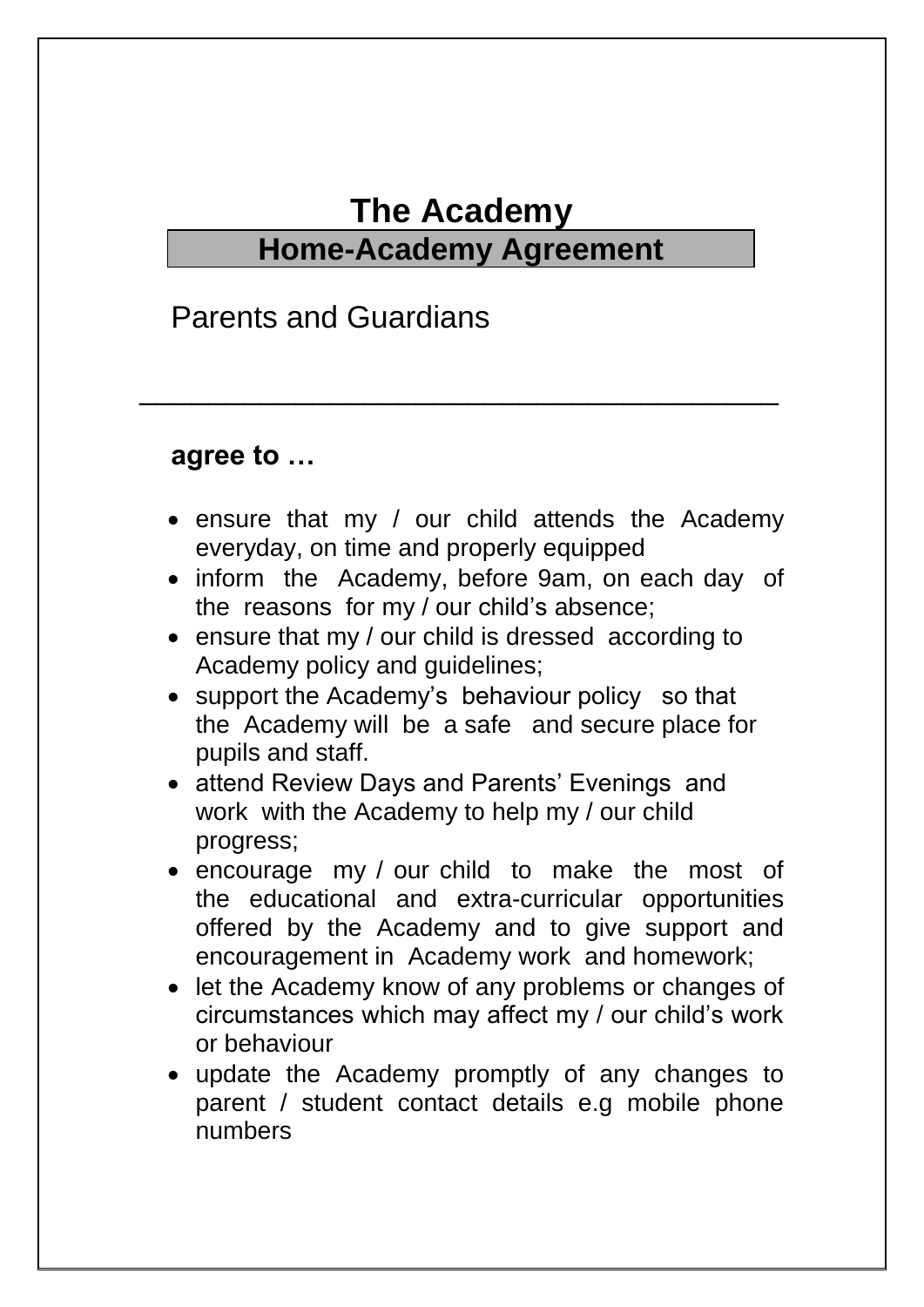## **The Academy**

### **Home-Academy Agreement**

\_\_\_\_\_\_\_\_\_\_\_\_\_\_\_\_\_\_\_\_\_\_\_\_\_\_\_\_\_\_\_\_\_\_\_\_\_

Academy

#### **agrees to …**

- provide a broad and balanced curriculum which seeks to meet the needs of all its pupils;
- ensure that children are taught well, cared for and treated fairly;
- identify and help and encourage children to make constructive use of their talents;
- provide an orderly, secure and happy environment in which children can learn and grow up;
- keep parents informed of children's progress and offer advice on how parents can help;
- listen and have due regard for parents' concerns and anxieties and provide opportunities for parents to discuss these;
- keep parents informed about Academy activities and the opportunities to participate in them.